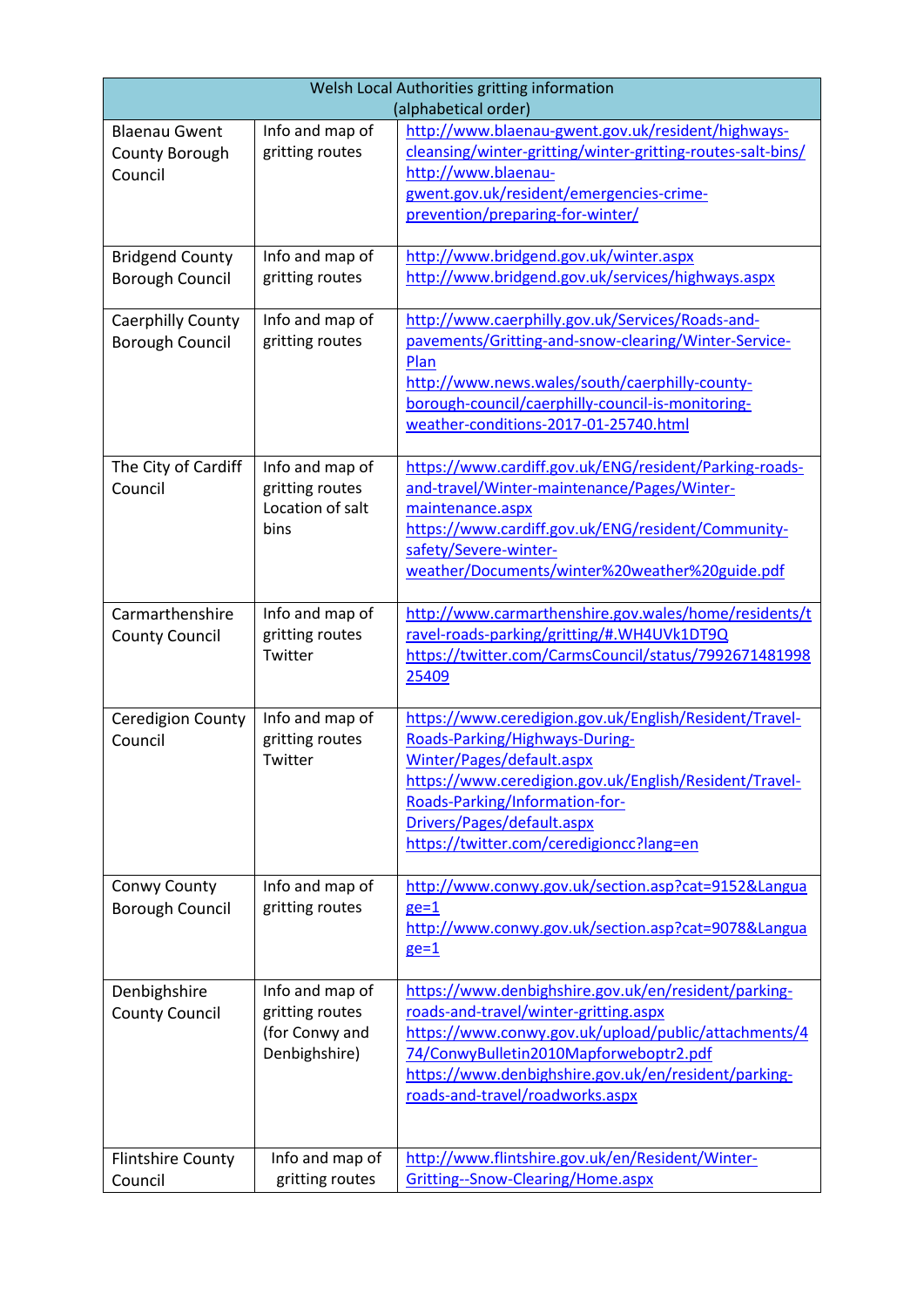|                                                              | Twitter                                                                   | http://committeemeetings.flintshire.gov.uk/documents/s<br>33444/Winter%20Maintenance%20Policy%202015-<br>2018.pdf?LLL=0<br>https://twitter.com/FlintshireCC/status/80327025655890<br>7392                                                                                               |
|--------------------------------------------------------------|---------------------------------------------------------------------------|-----------------------------------------------------------------------------------------------------------------------------------------------------------------------------------------------------------------------------------------------------------------------------------------|
| <b>Gwynedd Council</b>                                       | Info and map of<br>gritting routes<br>Location of salt<br>bins            | https://www.gwynedd.llyw.cymru/en/Residents/Emergen<br>cies/Snow-and-ice/Gritting-and-salt-bins.aspx<br>https://www.gwynedd.llyw.cymru/en/Residents/Emergen<br>cies/Snow-and-ice/Snow-and-ice.aspx                                                                                      |
| Isle of Anglesey<br><b>County Council</b>                    | Info and map of<br>gritting routes<br>Twitter                             | http://www.anglesey.gov.uk/transport-and-roads/roads-<br>and-highways/gritting-and-snow-clearance/101829.article<br>https://twitter.com/angleseycouncil?lang=en                                                                                                                         |
| Merthyr Tydfil<br>County Borough<br>Council                  | Info and map of<br>gritting routes<br>Twitter                             | http://www.merthyr.gov.uk/resident/parking-roads-and-<br>travel/roads-and-footways/gritting/<br>http://www.merthyr.gov.uk/resident/crime-safety-and-<br>emergencies/emergency-planning/winter-weather-<br>emergencies/<br>https://twitter.com/merthyrcbc?lang=en                        |
| Monmouthshire<br><b>County Council</b>                       | Info and map of<br>gritting routes<br>Twitter                             | http://www.monmouthshire.gov.uk/gritting-routes<br>http://www.monmouthshire.gov.uk/home/streets-<br>parking-and-transport/streets-and-roads<br>https://twitter.com/MonmouthshireCC/status/81445846<br>1815771137                                                                        |
| <b>Neath Port Talbot</b><br>County Borough<br>Council        | Info and map of<br>gritting routes                                        | https://www.npt.gov.uk/default.aspx?page=2811<br>https://www.npt.gov.uk/default.aspx?page=3113                                                                                                                                                                                          |
| <b>Newport City</b><br>Council                               | Info and map of<br>gritting routes<br>Location of grit<br>bins<br>Twitter | http://www.newport.gov.uk/en/Transport-Streets/Road-<br>Street-Maintenance/Gritting-Information.aspx<br>http://www.newport.gov.uk/en/Transport-Streets/Road-<br>Street-Maintenance/Road-and-Street-Maintenance.aspx<br>https://twitter.com/NewportCouncil/status/81411366421<br>5162880 |
| Pembrokeshire<br><b>County Council</b>                       | Info and map of<br>gritting routes                                        | http://www.pembrokeshire.gov.uk/content.asp?nav=162<br>6,1783&parent_directory_id=646&id=19311&language=<br>http://www.pembrokeshire.gov.uk/content.asp?nav=838,<br>2232                                                                                                                |
| Powys County<br>Council                                      | Info and map of<br>gritting routes                                        | http://www.powys.gov.uk/en/roads-transport-and-<br>parking/winter-gritting/<br>http://www.powys.gov.uk/en/roads-transport-and-<br>parking/report-a-problem-with-a-road-pavement-or-<br>bridge/                                                                                          |
| Rhondda Cynon<br><b>Taf County</b><br><b>Borough Council</b> | Info and map of<br>gritting routes                                        | http://www.rctcbc.gov.uk/EN/Resident/ParkingRoadsand<br>Travel/Roadspavementsandpaths/Gritting.aspx<br>http://www.rctcbc.gov.uk/EN/Resident/ParkingRoadsand                                                                                                                             |